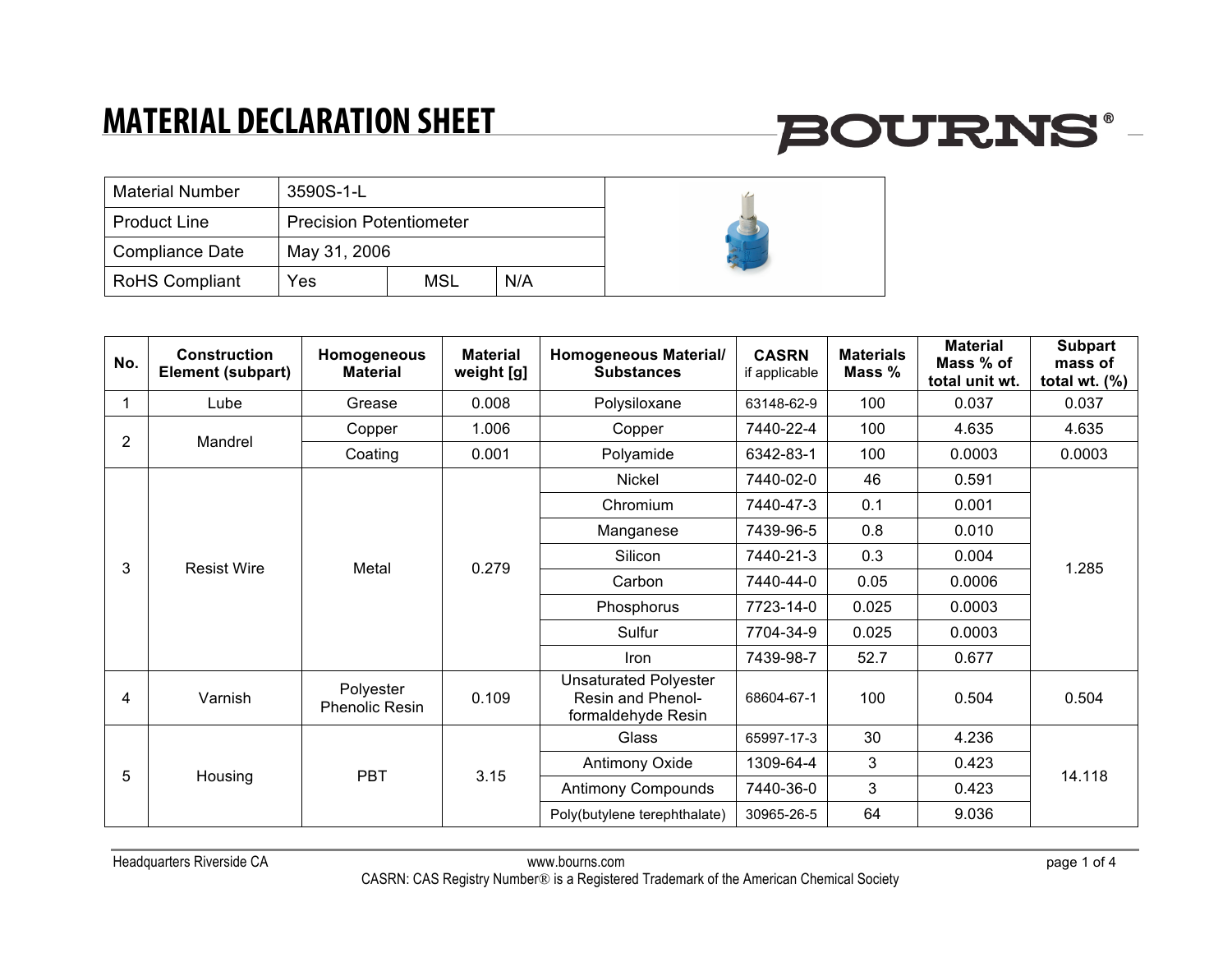# **BOURNS®-**

|                |                       | Copper                | 0.121 | Copper                       | 7440-50-8  | 97.4 | 0.541  | 0.555 |
|----------------|-----------------------|-----------------------|-------|------------------------------|------------|------|--------|-------|
|                |                       |                       |       | Zinc                         | 7440-66-6  | 0.1  | 0.0006 |       |
|                |                       |                       |       | Phosphorus                   | 7723-14-0  | 0.03 | 0.0002 |       |
|                |                       |                       |       | Iron                         | 7439-98-7  | 2.4  | 0.013  |       |
| 6              | Terminal X 2          | <b>Under Plating</b>  | 0.002 | Copper                       | 7440-22-4  | 100  | 0.011  | 0.011 |
|                |                       | <b>Finish Plating</b> | 0.006 | Tin                          | 7440-31-5  | 100  | 0.028  | 0.028 |
|                |                       |                       |       | Silver                       | 7440-22-4  | 56   | 0.003  |       |
|                |                       |                       |       | Copper                       | 7440-50-8  | 22   | 0.001  |       |
|                |                       | Inlay                 | 0.001 | Zinc                         | 7440-66-6  | 17   | 0.0009 | 0.006 |
|                |                       |                       |       | <b>Tin</b>                   | 7440-31-5  | 5    | 0.0003 |       |
|                |                       |                       | 1.388 | Glass                        | 65997-17-3 | 30   | 1.919  | 6.398 |
|                | Cover                 | <b>PBT</b>            |       | <b>Antimony Oxide</b>        | 1309-64-4  | 3    | 0.192  |       |
| $\overline{7}$ |                       |                       |       | <b>Antimony Compounds</b>    | 7440-36-0  | 3    | 0.192  |       |
|                |                       |                       |       | Poly(butylene terephthalate) | 30965-26-5 | 64   | 4.095  |       |
| 8              | Lube                  | Grease                | 0.008 | Fluorosilicone               | 63148-58-1 | 100  | 0.037  | 0.037 |
| 9              | Lube                  | Grease                | 0.008 | Chlorophenylmethyl Silicone  | 63147-52-7 | 100  | 0.037  | 0.037 |
|                | Lid                   | <b>PBT</b>            | 1.844 | Glass                        | 65997-17-3 | 30   | 1.536  |       |
| 10             |                       |                       |       | <b>Antimony Oxide</b>        | 1309-64-4  | 3    | 0.153  |       |
|                |                       |                       |       | <b>Antimony Compounds</b>    | 7440-36-0  | 3    | 0.153  |       |
|                |                       |                       |       | Poly(butylene terephthalate) | 30965-26-5 | 64   | 3.278  |       |
|                |                       | <b>PBT</b>            | 2.234 | Glass                        | 65997-17-3 | 30   | 1.536  | 5.122 |
| 11             | Rotor/Shaft           |                       |       | Antimony Oxide               | 1309-64-4  | 3    | 0.153  |       |
|                |                       |                       |       | <b>Antimony Compounds</b>    | 7440-36-0  | 3    | 0.153  |       |
|                |                       |                       |       | Poly(butylene terephthalate) | 30965-26-5 | 64   | 3.278  |       |
|                | <b>Slider Molded</b>  | Nylon                 | 0.11  | Nylon                        | 32131-17-2 | 60   | 0.304  | 0.507 |
| 12             |                       |                       |       | Glass                        | 65997-17-3 | 30   | 0.152  |       |
|                |                       |                       |       | Polytetrafluorethylene       | 9002-84-0  | 10   | 0.051  |       |
| 13             | <b>Contact Spring</b> | Pamlet                | 0.008 | Copper                       | 7440-50-8  | 16   | 0.005  | 0.035 |
|                |                       |                       |       |                              |            |      |        |       |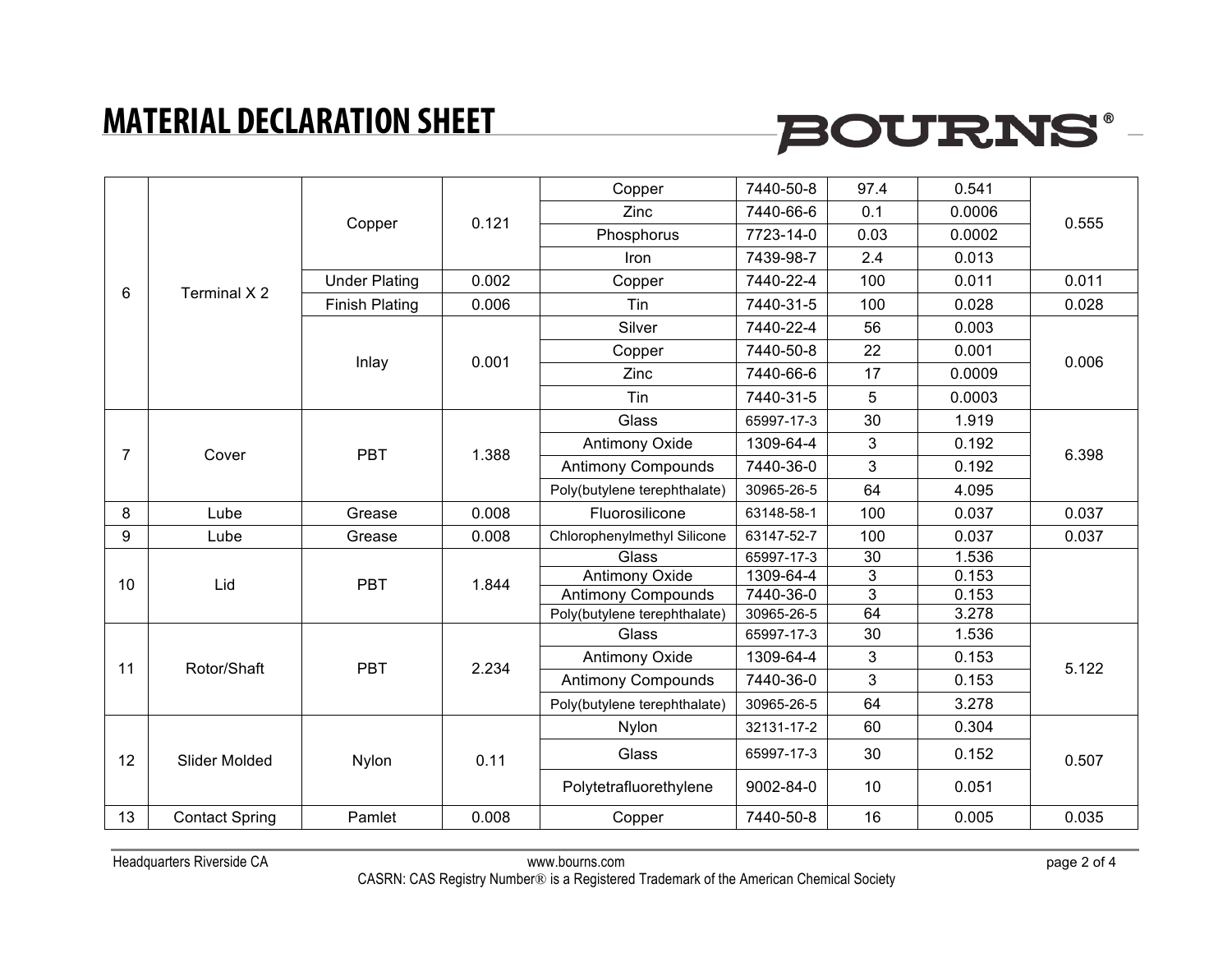

|    |                       |                         |       | Nickel                                              | 7440-02-0  | 1            | 0.0003 |       |
|----|-----------------------|-------------------------|-------|-----------------------------------------------------|------------|--------------|--------|-------|
|    |                       |                         |       | Palladium                                           | 7440-05-3  | $\mathbf{1}$ | 0.0003 |       |
|    |                       |                         |       | Platinum                                            | 7440-06-4  | 44           | 0.015  |       |
|    |                       |                         |       | Silver                                              | 7440-22-4  | 38           | 0.013  |       |
|    |                       | <b>Beryllium Copper</b> |       | Copper                                              | 7440-50-8  | 98.1         | 0.124  | 0.127 |
|    |                       |                         | 0.027 | Silicon                                             | 7440-21-3  | 0.2          | 0.0002 |       |
| 14 |                       |                         |       | Beryllium                                           | 7440-41-7  | 1.5          | 0.002  |       |
|    | Collector Bar         |                         |       | Aluminum                                            | 7429-90-5  | 0.2          | 0.0002 |       |
|    |                       | <b>Under Plating</b>    | 0.004 | <b>Nickel</b>                                       | 7440-02-0  | 100          | 0.018  | 0.018 |
|    |                       | <b>Finish Plating</b>   | 0.004 | Gold                                                | 7440-57-5  | 100          | 0.018  | 0.018 |
|    |                       |                         |       | Copper                                              | 7440-50-8  | 94.8         | 8.518  |       |
|    |                       | <b>Brass</b>            | 1.95  | Tin                                                 | 7440-31-5  | 5            | 0.449  | 8.985 |
| 15 | <b>Wiper Terminal</b> |                         |       | Phosphorus                                          | 7723-14-0  | 0.2          | 0.018  |       |
|    |                       | <b>Under Plating</b>    | 0.001 | <b>Nickel</b>                                       | 7440-02-0  | 100          | 0.003  | 0.003 |
|    |                       | <b>Finish Plating</b>   | 0.002 | Gold                                                | 7440-57-5  | 100          | 0.008  | 0.008 |
| 16 | Teflon Washer 1       | <b>PTFE</b>             | 0.002 | Polytetrafluoroethylene                             | 9002-84-0  | 15           | 0.002  | 0.011 |
|    |                       |                         |       | 1-Dichloro-1-Fluoroethane                           | 1717-00-6  | 85           | 0.010  |       |
| 17 | Teflon Washer 2       | <b>PTFE</b>             | 0.008 | Polytetrafluoroethylene                             | 9002-84-0  | 15           | 0.006  | 0.038 |
|    |                       |                         |       | 1-Dichloro-1-Fluoroethane                           | 1717-00-6  | 85           | 0.032  |       |
|    |                       |                         |       | <b>Bisphenol A Diglycidyl</b><br><b>Ether Resin</b> | 25068-38-6 | 50           | 0.294  |       |
| 18 | Epoxy 1               | Epoxy                   | 0.128 | Silicon Dioxide                                     | 7440-21-3  | 37           | 0.217  | 0.588 |
|    |                       |                         |       | <b>Aluminum Silicate</b><br>Hydroxide               | 1332-58-7  | 9            | 0.053  |       |
|    |                       |                         |       | Proprietary Ingredients                             |            | 4            | 0.023  |       |
| 19 | Epoxy 2               | Epoxy                   | 0.072 | <b>Bisphenol A Diglycidyl</b><br><b>Ether Resin</b> | 25068-38-6 | 49           | 0.164  | 0.334 |
|    |                       |                         |       | Silicon Dioxide                                     | 7440-21-3  | 17           | 0.057  |       |
|    |                       |                         |       |                                                     |            |              |        |       |